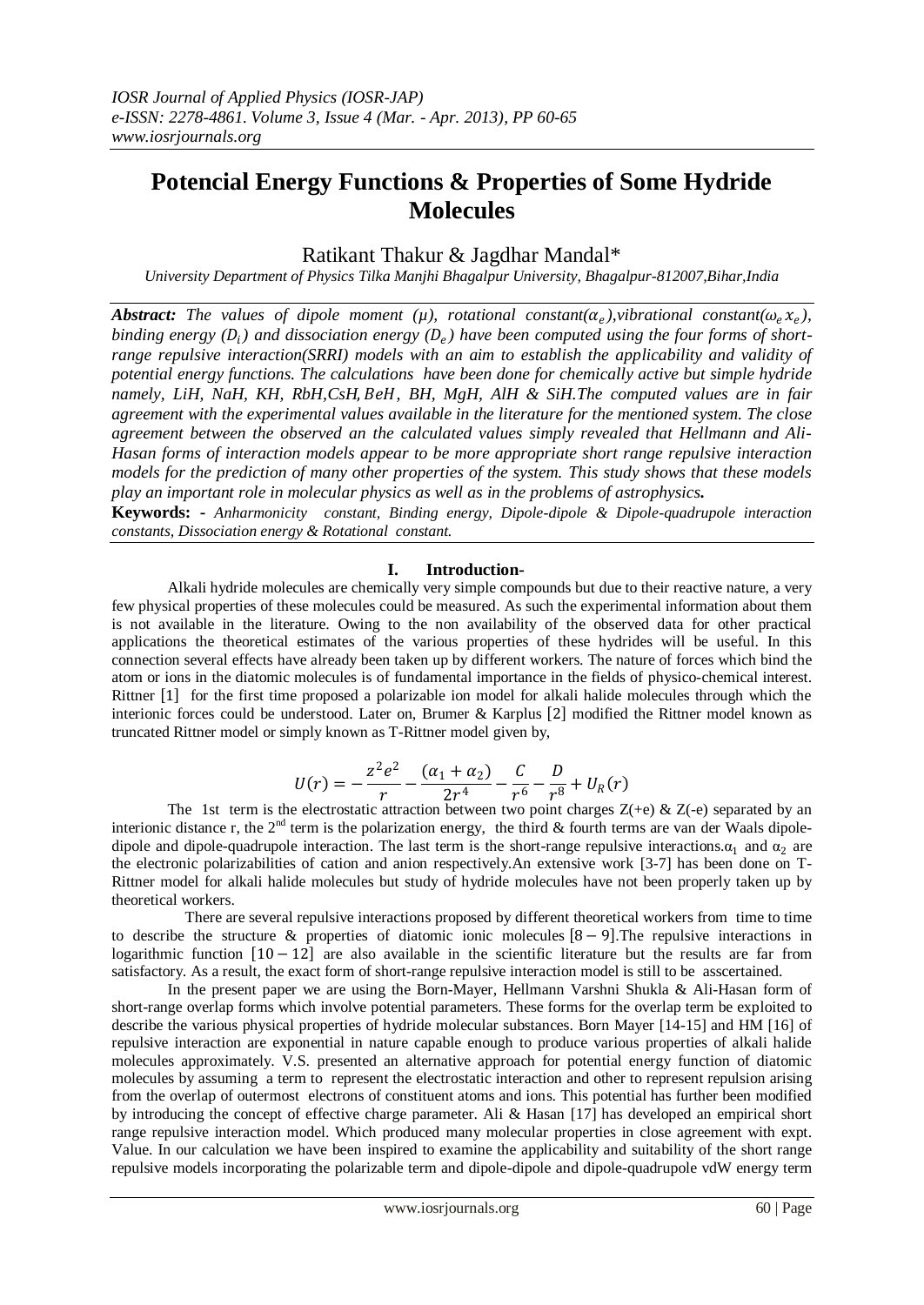which have not been studied by the previous workers taking all the terms in consideration. This is, therefore, the comprehensive study for the molecular hydride systems.

#### **II. Method Of Calculation**

*A generalized formula for short-range repulsive interaction can be expressed as*

 *(r)*= *exp(*− *)* … … … … … … … … … … … … … … . (1)

*Which takes the form of Born-Mayer repulsive potential when m=0, Hellmann repulsive potential when m=1 and Varshni-Shukla potential when m=2. Ali-Hasan empirical repulsive potential is expressed as*

 *(r) = exp(-b )* … … … … … … … … … … … … … … . (2)

In this potential m=2 and  $n=\frac{3}{2}$ . In equation (2) and (3) B,S,  $\rho$  and  $b$  are repulsive potential parameters. The *repulsive potential parameters are determined by applying the equilibrium criteria:*

() = = … … … … … … … … … … … … … … . (3)

Where  $K_e$  is the molecular force constant,  $\omega_e$  is the equilibrium vibrational frequency C is the speed of light in vacuum,  $\mu_A$  is the reduced mass and  $r_e$  is the interionic separation.

The expressions for potential parameter obtained are given by

**& P=**

 = **+ + +** … … … … … … … … … … … … … … . (4)  **b**= [ − + ( **+4x**−) / … … … … … … … … … … … … … … . (5) ( ) / + + + … … … … … … … … … … … … … … . (6)

The vdw dipole-dipole constant C and dipole-quadrupole constant D taken from Slater Kirkwood variational method [18] are expressed as

 **C** = / + / + − / … … … … … … … … … … … … … … . (7)

**&** D = 27ℎ <sup>2</sup>12<sup>ℎ</sup> 322 1 + *½* + 2 − *½* 2 1 + − 20 3 12 +− *½* + 2 − … … … … … … … … … … … … . . (8)

Where  $N_+$  and  $N_-$  are the effective no. of electrons in the ions are defined as

 $N_+ = N + Z_+$  … … … … … … … … … … … … … … . (9)

$$
N_{-} = N - Z_{-} \quad \dots \dots \dots \dots \dots \dots \dots \dots \dots \dots \dots \dots (10)
$$

Here N is the total number of electrons in the outer two shells. The eq<sup>n</sup> (9) &(10) are valid for the ions of Sblock and p-block elements of Periodic Table. In the case of ions of d-block elements of Periodic Table,

 **N** = + . … … … … … … … … … … … … … … . (11)

Where  $N_1$  and  $N_2$  are the number of electrons in the 1<sup>st</sup> & 2<sup>nd</sup> outer shells respectively.

The rotational vibration coupling constant  $(\alpha_e)$  and anharmonicity constant  $(\omega_e \mathcal{X}_e)$  are calculated by the formula,

 = − + … … … … … … … … … … … … … … . (12) **&**  = − *µ* … … … … … … … … … … … … … … . (13) **Here**  = () = / <sup>2</sup> 2 = … … … … … … … . . … … . 14

The binding energy per mole  $(D_i)$  and ) and dissociation energy  $(D_e)$  is given by

$$
D_i = -NU(r_e) \dots \dots \dots \dots \dots \dots \dots \dots \dots \dots \dots \dots \dots (15)
$$
  
& 
$$
D_e = D_i - I + E \dots \dots \dots \dots \dots \dots \dots \dots \dots \dots \dots \dots (16)
$$

Where N is the Avogadro's number,  $r_e$  is the equilibrium internuclear distance, I is the ionization potential and E is the electron affinity.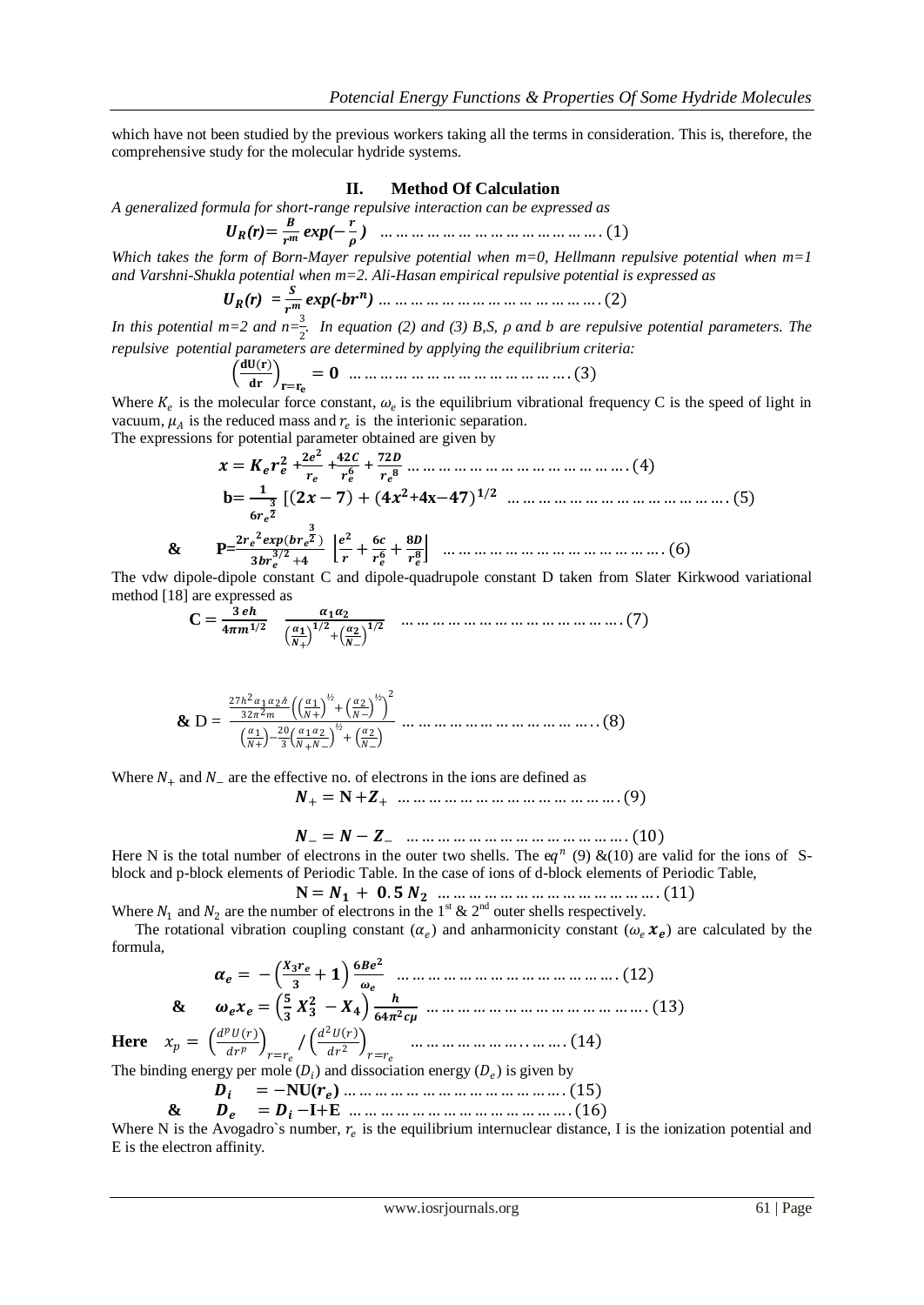#### **III. Results and Discussion**

The experimental input data for Interionic equilibrium separation  $(r_e)$ , Force constant  $(K_e)$ , Vibrational frequency  $(\omega_e)$  and Rotional constant  $(B_e)$  have been taken from Huber & Hertzberg [19]. The values of electronic polarizibilities ( $\alpha_1$ , $\alpha_2$ ) have been taken from Tessman [20]. These deta have been shown in Table No-1

|                  |            |            | Table-1 |            |       |       |
|------------------|------------|------------|---------|------------|-------|-------|
| <b>Molecules</b> | $\alpha_1$ | $\alpha_2$ | $B_e$   | $\omega_e$ | $K_e$ | $r_e$ |
| LiH              | 0.034      | 1.86       | 7.53    | 1367.4     | 1.298 | 1.596 |
| <b>NaH</b>       | 0.190      | 1.86       | 4.905   | 1352.0     | 1.080 | 1.887 |
| KH               | 1.143      | 1.86       | 3.412   | 1176.0     | 0.805 |       |
| 2.243            |            |            |         |            |       |       |
| <b>RbH</b>       | 1.805      | 1.86       | 3.022   | 944.40     | 0.469 |       |
| 2.367            |            |            |         |            |       |       |
| <b>RbH</b>       | 1.805      | 1.86       | 3.022   | 944.40     | 0.469 |       |
| 2.367            |            |            |         |            |       |       |
| CsH              | 2.989      | 1.86       | 2.752   | 1415.1     | 0.460 |       |
| 2.494            |            |            |         |            |       |       |
| <b>BeH</b>       | 0.008      | 1.86       | 10.32   | 2060.8     | 2.263 |       |
| 1.343            |            |            |         |            |       |       |
| BH               | 0.003      | 1.86       | 12.02   | 2366.9     | 3.03  |       |
| 1.232            |            |            |         |            |       |       |
| <b>MgH</b>       | 0.094      | 1.86       | 5.62    | 1497.0     | 1.275 |       |
| 1.730            |            |            |         |            |       |       |
| AlH              | 0.052      | 1.86       | 6.40    | 1682.6     | 1.62  |       |
| 1.646            |            |            |         |            |       |       |
| SiH              | 0.0165     | 1.86       | 7.50    | 2041.8     | 2.39  |       |
| 1.520            |            |            |         |            |       |       |

**The computed values of dipole moments, van der Waals constant C,D & vdW energies are produced in Table-2 Table-2** 

| <b>Molecules</b> | dipole moment( $\mu$ ) | C     | D       | $W_{d-d}$ | $W_{d-q}$ |
|------------------|------------------------|-------|---------|-----------|-----------|
| LiH              | 4.09                   | 1.477 | 1.949   | 0.089     | 0.0465    |
| <b>NaH</b>       | 6.302                  | 8.110 | 13.59   | 0.179     | 0.085     |
| KH               | 7.901                  | 43.76 | 49.261  | 0.344     | 0.0769    |
| <b>RbH</b>       | 8.296                  | 69.34 | 77.950  | 0.394     | 0.0791    |
| CsH              | 8.072                  | 108.0 | 121.016 | 0.448     | 0.0808    |
| <b>BeH</b>       | 1.476                  | 1.18  | 0.523   | 0.242     | 0.049     |
| <b>BH</b>        | 0.413                  | 0.14  | 0.206   | 0.041     | 0.0478    |
| <b>MgH</b>       | 5.164                  | 13.72 | 4.40    | 3.924     | 1.02      |
| <b>AlH</b>       | 4.513                  | 2.368 | 3.127   | 0.119     | 7.126     |
| <b>SiH</b>       | 3.598                  | 0.78  | 1.10    | 0.063     | 0.047     |

**Table-3 presents the computed values of potential parameters for all the short-range repulsive potencial parameters. Table-3**

|                                |           | Values of parameter b |       |       |       | Values of parameter P |                                                                                                                     |        |  |
|--------------------------------|-----------|-----------------------|-------|-------|-------|-----------------------|---------------------------------------------------------------------------------------------------------------------|--------|--|
| <b>Molecules</b>               | values of | B.M                   | Hell  | V.S   | A.H   | B.M                   | <b>Hell</b>                                                                                                         | V.S    |  |
| A.H                            |           |                       |       |       |       |                       |                                                                                                                     |        |  |
|                                | (x)       |                       |       |       |       |                       | $(\times 10^8)$ $(\times 10^8)$ $(\times 10^8)$ $(\times 10^{12})$ $(\times 10^{-8})$ $(\times 10^{-20})$ $(\times$ |        |  |
| $10^{-28}$ $(\times 10^{-28})$ |           |                       |       |       |       |                       |                                                                                                                     |        |  |
| LiH                            | 4.36      | 2.733                 | 1.954 | 1.150 | 0.706 | 0.0275                | 134.32                                                                                                              | 58.77  |  |
| 39.18                          |           |                       |       |       |       |                       |                                                                                                                     |        |  |
| <b>NaH</b>                     | 4.77      | 2.53                  | 1.880 | 1.22  | 0.670 | 0.0349                | 201.23                                                                                                              | 115.45 |  |
| 61.42                          |           |                       |       |       |       |                       |                                                                                                                     |        |  |
| KH                             | 5.28      | 2.354                 | 1.810 | 1.270 | 0.630 | 0.0519                | 332.65                                                                                                              | 231.89 |  |
| 104.72                         |           |                       |       |       |       |                       |                                                                                                                     |        |  |
| <b>RbH</b>                     | 5.395     | 2.279                 | 2.198 | 1.26  | 0.60  | 0.0519                | 883.41                                                                                                              | 282.49 |  |
| 120.10                         |           |                       |       |       |       |                       |                                                                                                                     |        |  |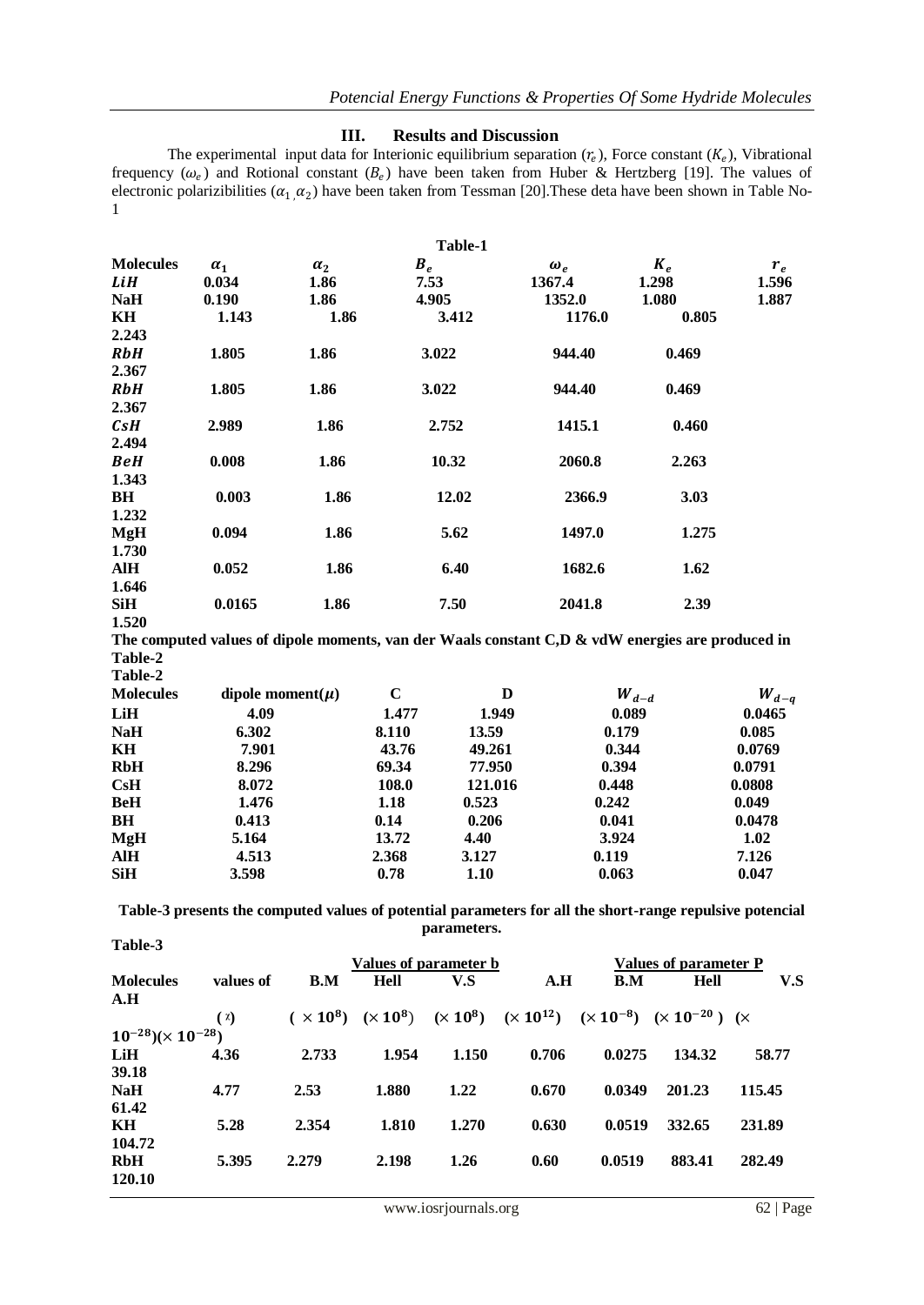| CsH                 | 5.53                                                                                       | 2.217       | 1.74                                                                                          | 1.25        | 0.58           | 0.0572  | 446.08        | 345.82        |
|---------------------|--------------------------------------------------------------------------------------------|-------------|-----------------------------------------------------------------------------------------------|-------------|----------------|---------|---------------|---------------|
| 141.44              |                                                                                            |             |                                                                                               |             |                |         |               |               |
| <b>BeH</b>          | 4.596                                                                                      | 3.420       | 2.504                                                                                         | 0.803       | 1.035          | 0.0394  | 158.91        | 31.52         |
| 37.39               |                                                                                            |             |                                                                                               |             |                |         |               |               |
| B <sub>H</sub>      | 4.580                                                                                      | 3.717       | 2.719                                                                                         | 0.847       | 0.788          | 0.045   | 132.71        | 27.369        |
| 23.83               |                                                                                            |             |                                                                                               |             |                |         |               |               |
| <b>MgH</b>          | 6.670                                                                                      | 3.850       | 3.180                                                                                         | 2.520       | 1.390          | 0.805   | 2960.47       | 1672.82       |
| 476.14              |                                                                                            |             |                                                                                               |             |                |         |               |               |
| <b>AlH</b>          | 5.37                                                                                       | 3.260       | 2.540                                                                                         | 1.804       | 1.04           | 0.0610  | 317.10        | 73.34         |
| 89.93<br><b>SiH</b> |                                                                                            |             |                                                                                               |             |                | 0.0914  |               |               |
| 71.76               | 5.750                                                                                      | 3.796       | 3.01                                                                                          | 2.39        | 1.365          |         | 435.37        | 208.55        |
|                     | Table 4 displays the computed values of binding energy of the molecules with polarization. |             |                                                                                               |             |                |         |               |               |
| Table-4             |                                                                                            |             |                                                                                               |             |                |         |               |               |
| <b>Molecules</b>    | <b>Expt</b>                                                                                | B.M         | <b>%error</b>                                                                                 | Hell        | <b>%error</b>  | V.S     | <b>%error</b> | A&H           |
| <b>%error</b>       |                                                                                            |             |                                                                                               |             |                |         |               |               |
| LiH                 | 161.238                                                                                    | 212.62      | 31.86                                                                                         | 211.60      | 31.23          | 211.06  | 30.89         | 205.74        |
| 27.60               |                                                                                            |             |                                                                                               |             |                |         |               |               |
| <b>NaH</b>          | 146.745                                                                                    | 168.99      | 15.15                                                                                         | 167.56      | 14.18          | 146.16  | 0.39          | 164.14        |
| 11.85               |                                                                                            |             |                                                                                               |             |                |         |               |               |
| KH                  | 142.8                                                                                      | 150.22      | 5.19                                                                                          | 142.30      | 0.35           | 132.31  | 7.34          | 118.62        |
| 16.93               |                                                                                            |             |                                                                                               |             |                |         |               |               |
| <b>RbH</b>          | 140.5                                                                                      | 137.09      | 2.42                                                                                          | 136.34      | 2.96           | 136.42  | 2.90          | 164.2         |
| 16.86               |                                                                                            |             |                                                                                               |             |                |         |               |               |
| CsH                 | 118.1                                                                                      | 134.12      | 13.56                                                                                         | 135.45      | 14.69          | 139.36  | 18.0          | 149.72        |
| 26.77               |                                                                                            |             |                                                                                               |             |                |         |               |               |
| <b>BeH</b>          | 241.67                                                                                     | 287.98      | 19.15                                                                                         | 286.97      | 8.72<br>282.97 | 7.09    | 286.26        | 8.42          |
| <b>BH</b>           | 250.76                                                                                     | 322.07      | 19.86                                                                                         | 188.56      | 27.80          | 297.4   | 24.32         | 311.76        |
| 29.91               |                                                                                            |             |                                                                                               |             |                |         |               |               |
| <b>MgH</b>          | 203.17                                                                                     | 199.25      | 1.53                                                                                          | 203.52      | 0.17           | 195.36  | 3.84          | 201.23        |
| 0.95<br><b>AlH</b>  |                                                                                            | 219.3       | 7.94                                                                                          | 217.78      | 7.19           | 217.01  | 6.80          | 202.04        |
| 0.54                | 185.69                                                                                     |             |                                                                                               |             |                |         |               |               |
| <b>SiH</b>          | 248.64                                                                                     | 246.32      | 11.76                                                                                         | 248.39      | 10.78          | 259.43  | 10.54         | 247.53        |
| 14.03               |                                                                                            |             |                                                                                               |             |                |         |               |               |
|                     |                                                                                            |             |                                                                                               |             |                |         |               |               |
|                     |                                                                                            |             | Table-5 presents the computed values of Dissociation energy of the molecules                  |             |                |         |               |               |
| <b>Molecules</b>    | Expt.                                                                                      | B.M.        | <b>Hell</b>                                                                                   |             | <b>V.S.</b>    | A&H     |               |               |
| LiH                 | 58                                                                                         | 51.412      | 61.489                                                                                        |             | 60.53          | 103.916 |               |               |
| <b>NaH</b>          | 47                                                                                         | 90.34       | 62.235                                                                                        |             | 40.85          | 58.84   |               |               |
| KH                  | 42.9                                                                                       | 86.72       | 70.47                                                                                         |             | 63.48          | 84.41   |               |               |
| <b>RbH</b>          | 39                                                                                         | 75.24       | 74.47                                                                                         |             | 74.10          | 82.40   |               |               |
| CsH                 | 41                                                                                         | 60.54       | 42.44                                                                                         |             | 86.42          |         | 99.09         |               |
| <b>BeH</b>          |                                                                                            | 330.60      | 326.49                                                                                        |             | 309.69         |         | 323.49        |               |
| B <sub>H</sub>      |                                                                                            | 61.45       |                                                                                               | 95.04       | 466.59         |         | 526.92        |               |
| <b>MgH</b>          |                                                                                            | 121.79      | 139.72                                                                                        |             | 105.47         | 130.09  |               |               |
| <b>AlH</b>          |                                                                                            | 360.11      | 353.73                                                                                        |             | 350.48         | 287.65  |               |               |
| <b>SiH</b>          |                                                                                            | 271.32      | 275.52                                                                                        |             | 326.39         | 276.43  |               |               |
|                     |                                                                                            |             |                                                                                               |             |                |         |               |               |
|                     |                                                                                            |             | Table-6 shows the computed values of Rotational constants $(\alpha_e)$ in 10 <sup>-4</sup> cm |             |                |         |               |               |
| Molecules.<br>A&H   | Expt.<br>$\%$ error                                                                        | <b>B.M.</b> | <b>%eror</b>                                                                                  | <b>Hell</b> |                | %error  | <b>V.S.</b>   | <b>%error</b> |
| LiH                 | 0.2132                                                                                     | 0.2144      | 0.67                                                                                          | 0.245       | 4.78           | 0.218   | 3.76          | 0.259         |
| 17.1                |                                                                                            |             |                                                                                               |             |                |         |               |               |
| <b>NaH</b>          | 0.1353                                                                                     | 0.138       | 2.27                                                                                          | 0.128       | 5.18           | 0.147   | 8.1           | 0.162         |
| 11.8                |                                                                                            |             |                                                                                               |             |                |         |               |               |
| KH                  | 0.0817                                                                                     | 0.073       | 9.8                                                                                           | 0.085       | 4.04           | 0.087   | 6.4           | 0.079         |
| 2.4                 |                                                                                            |             |                                                                                               |             |                |         |               |               |
|                     |                                                                                            |             |                                                                                               |             |                |         |               |               |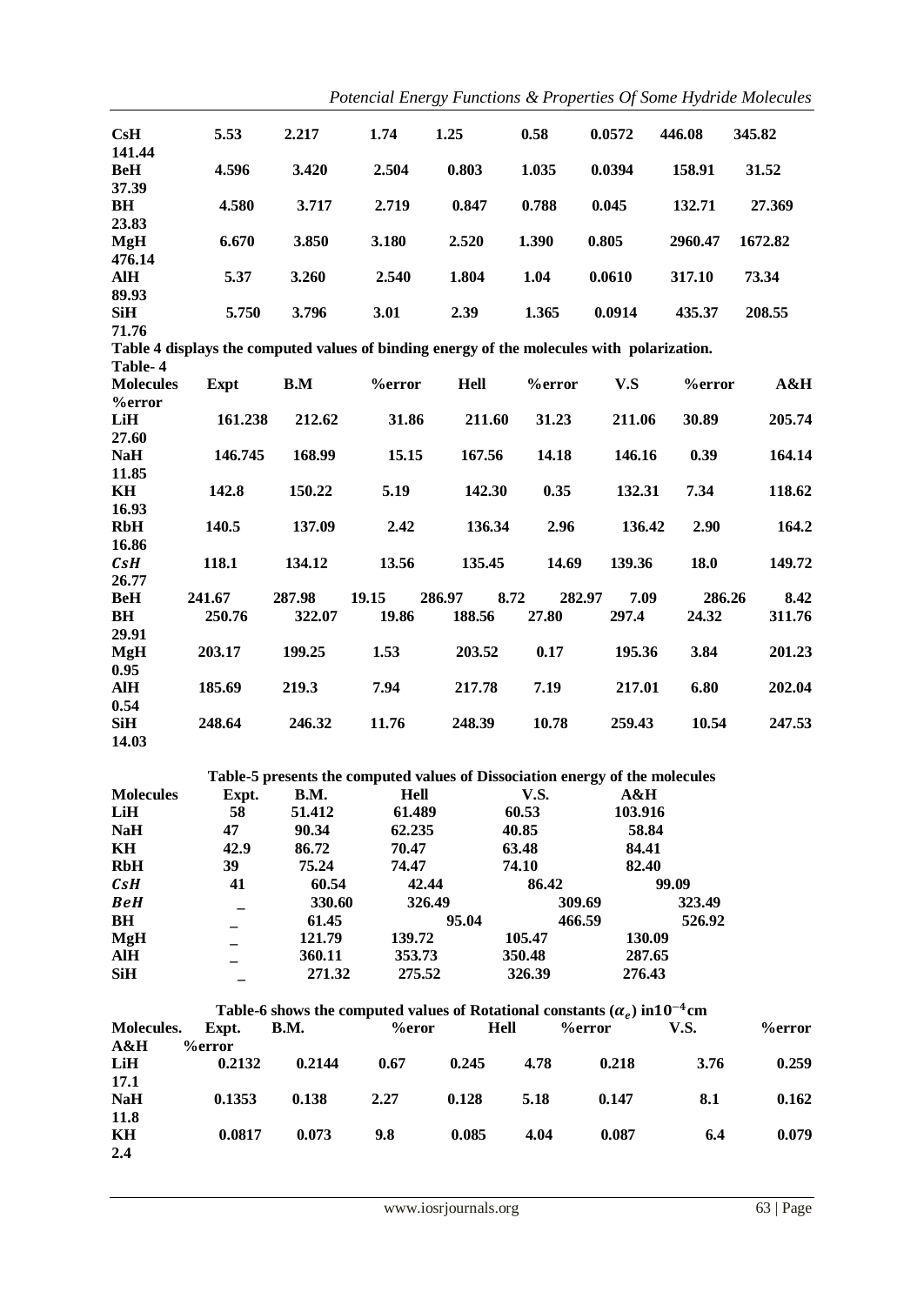| <b>RbH</b>         | 0.072               | 0.086  | 19.4  | 0.0754 | 4.72 | 0.0684         |      | 5.0   | 0.06   |
|--------------------|---------------------|--------|-------|--------|------|----------------|------|-------|--------|
| 14.2               |                     |        |       |        |      |                |      |       |        |
| $c_{\mathcal{S}}H$ | 0.0579              | 0.051  | 10.53 | 0.0595 | 2.76 | 0.0522         | 9.8  |       | 0.0512 |
| 10.5               |                     |        |       |        |      |                |      |       |        |
| <b>BeH</b>         | 0.1225              | 0.095  | 22.0  | 0.124  | 1.64 | 0.136          |      | 11.02 | 0.1228 |
| 0.24               |                     |        |       |        |      |                |      |       |        |
| <b>BH</b>          | 0.412               | 0.0482 | 7.3   | 0.365  |      | 10.97<br>0.390 |      | 4.87  | 0.44   |
| 7.3                |                     |        |       |        |      |                |      |       |        |
| <b>MgH</b>         | 0.1859              | 0.167  | 11.1  | 0.191  | 0.75 | 0.1872         | 0.75 | 0.197 |        |
| 6.43               |                     |        |       |        |      |                |      |       |        |
| <b>AlH</b>         | 0.1858              | 0.150  | 18.8  | 0.1883 | 1.37 | 0.186          | 0.58 | 0.170 |        |
| 8.07               |                     |        |       |        |      |                |      |       |        |
| <b>SiH</b>         | 0.2190              | 0.2176 | 0.64  | 0.224  | 2.28 | 0.224          | 2.28 | 0.194 |        |
| 11.4               |                     |        |       |        |      |                |      |       |        |
| 8.94               | Average%Deviation:- |        | 10.25 |        | 3.85 |                | 5.26 |       |        |

Table-7 computed values of vibrational Constant( $\omega_e x_e$ ) in  $cm^{-1}$ 

| <b>Molecules</b>           | expt          | <b>B.M.</b> | <b>%error</b>           | <b>Hell</b> | <b>%error</b> | <b>V.S.</b> | %error |        |
|----------------------------|---------------|-------------|-------------------------|-------------|---------------|-------------|--------|--------|
| A&H                        | <b>%error</b> |             |                         |             |               |             |        |        |
| LiH                        | 23.2          | 22.08       | $\overline{\mathbf{4}}$ | 25.76       | 11.03         | 27.72       | 19.48  | 28.08  |
| 21.03                      |               |             |                         |             |               |             |        |        |
| <b>NaH</b>                 | 19.72         | 17.41       | 11.71                   | 15.08       | 21.05         | 16.19       | 17.90  | 17.16  |
| 12.98                      |               |             |                         |             |               |             |        |        |
| KH                         | 14.32         | 16.05       | 12.08                   | 13.39       | 5.9           | 13.41       | 5.76   | 13.44  |
| 5.85                       |               |             |                         |             |               |             |        |        |
| <b>RbH</b>                 | 14.21         | 17.10       | 20.33                   | 16.79       | 18.3          | 13.41       | 5.53   | 13.59  |
| 4.30                       |               |             |                         |             |               |             |        |        |
| CsH                        | 12.9          | 12.49       | 3.18                    | 15.42       | 8.58          | 10.61       | 25.2   | 13.70  |
| 3.50                       |               |             |                         |             |               |             |        |        |
| <b>BeH</b>                 | 20.71         | 16.62       | 19.3                    | 17.47       | 15.59         | 19.49       | 5.86   | 24.45  |
| 18.05                      |               |             |                         |             |               |             |        |        |
| BH                         | 49.39         | 53.01       | 7.32                    | 51.03       | 3.31          | 45.05       | 8.78   | 42.43  |
| 14.09                      |               |             |                         |             |               |             |        |        |
| MgH                        | 31.889        | <b>32.0</b> | 0.36                    | 28.97       | 9.15          | 29.49       | 7.50   | 29.74  |
| 6.75                       |               |             |                         |             |               |             |        |        |
| AlH                        | 29.09         | 29.92       | 2.85                    | 24.17       | 16.9          | 26.20       | 9.92   | 28.34  |
| 2.56                       |               |             |                         |             |               |             |        |        |
| <b>SiH</b>                 | 35.51         | 39.18       | 10.3                    | 44.49       | 25.3          | 38.27       | 7.78   | 36.86  |
| 3.83                       |               |             |                         |             |               |             |        |        |
| <b>Average</b> % deviation |               |             | 9.14%                   |             | 14.4%         |             |        | 11.35% |
| 9.29%                      |               |             |                         |             |               |             |        |        |

## **B.M >A.H > V.S > H.M**

Table-6 & 7 present the calculation of Rotational Constant  $(\alpha_e)$  & vibrational anharmonicity constant  $(\omega_e x_e)$ respectively for all the four models taken into considerations. The percentage deviations are

also shown in the table along with the observed data. The experimental values of some hydride molecules are not available in the literature. There is good agreement between the experimental values and the calculated values of molecular properties of  $\alpha_e$ ,  $\omega_e x_e$  considering the approximations involved in the theoretical method and uncertainties associated in the experimental values of the parameter used. It is interesting to observe that most of the calculated values of  $\alpha_e$ ,  $\omega_e x_e$  are slightly more than the observed values. These may be due to the fact that the diatomic hydrides have less ionicity. The results have clearly improved by the inclusion of dipoledipole & dipole- quadrupole interation energy terms [21]. These terms are essential for the interaction energy to be exact one.

## **Acknowledgement.**

We are extremely thankful to Prof. Md. Mazahir Hasan to suggest the problems.